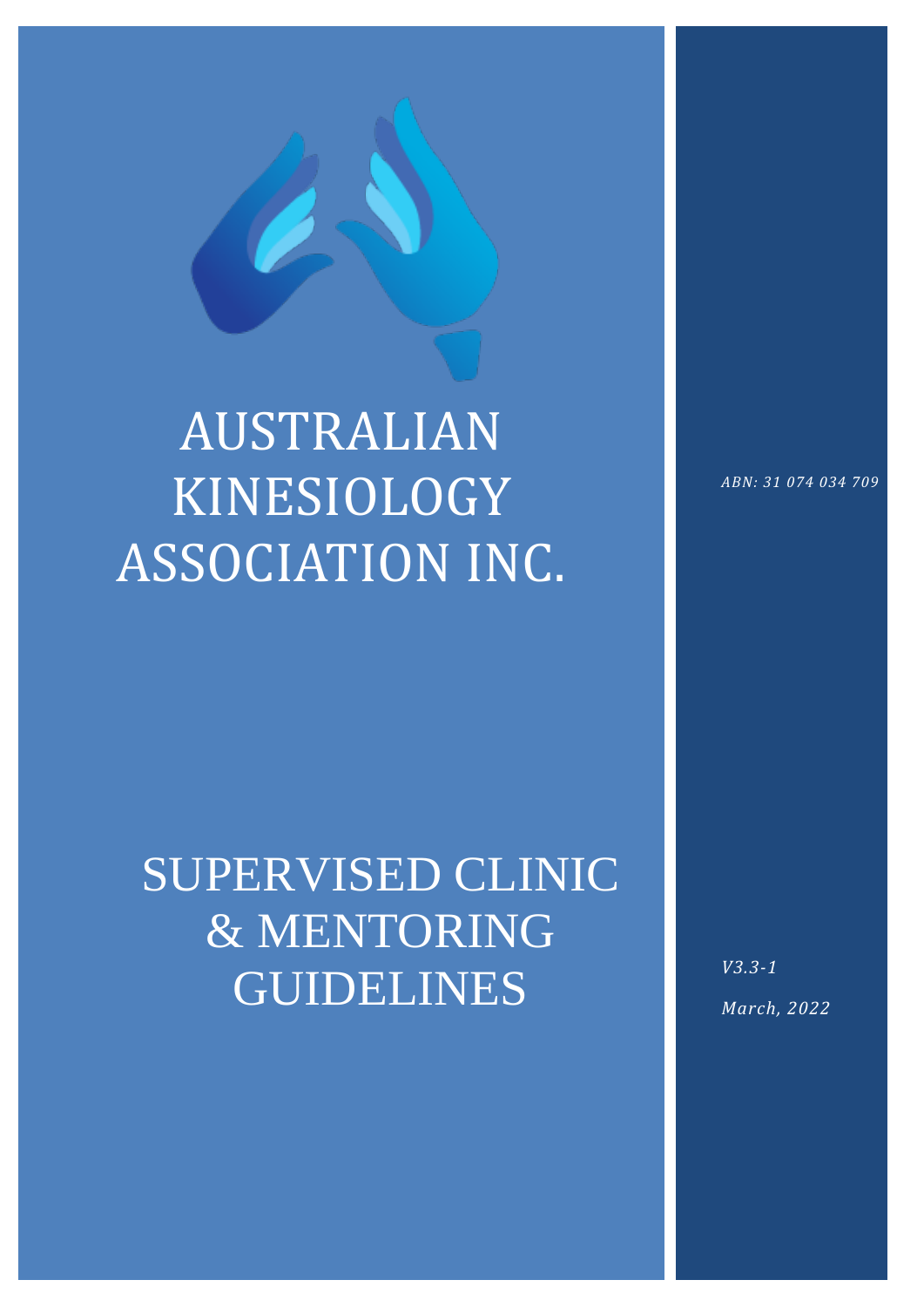## *Review and Evaluation Controls*

A Document Revision & Version Control Record holds details of all edits to the document. Revisions are made to reflect new or updated business requirements, methods or legislation and/or improved quality practices. The Revision Record indicates all revisions (edits) to the latest version of the document. General formatting and styling is not considered a part of revision.

The following "Conditions of Use" apply to the Document Revision & Version Control Record:

- 1) Revisions are made by replacing applicable page/s
- 2) Each revised page is identified by a revision number and the date of revision
- 3) After 5 revisions to any version, or where a revision includes a major portion of the document (more than 20%), the document is to be re-issued with a new version number. Version 1 and all subsequent versions and revisions must remain part of this document.
- 4) Each new version cancels and replaces all previous versions and revisions.

| <b>Version</b>         | <b>Version</b><br><b>Date</b>  | <b>Document</b><br>Writer/s               |                       |                                                                                                                        |                                         | <b>AKAMC</b><br>Ratification<br>Date |
|------------------------|--------------------------------|-------------------------------------------|-----------------------|------------------------------------------------------------------------------------------------------------------------|-----------------------------------------|--------------------------------------|
| $3.3 - 1$              | 17/03/2022                     | <b>AKA Management Committee 2021-2022</b> |                       |                                                                                                                        |                                         |                                      |
|                        |                                |                                           |                       |                                                                                                                        |                                         |                                      |
| <b>Revision</b><br>No. | <b>Revision</b><br><b>Date</b> | <b>Revision</b><br><b>Pages</b>           | <b>Version</b><br>No. | <b>Revision</b><br><b>Description</b>                                                                                  | <b>Revised</b><br><b>By &amp; Dated</b> | <b>AKAMC</b><br>Ratification<br>Date |
| $\mathbf{1}$           | 15/10/2015                     | 8                                         | V1.0                  | Example of mentoring<br>hours accrued in 1<br>mentoring session                                                        | <b>Gail Medland</b><br>22/11/2015       | 25/11/2015                           |
| $\mathbf{1}$           | 16/10/2015                     | $\overline{4}$                            | V1.0                  | Correct wording on<br>eligibility of Clinical<br>Supervisor                                                            | <b>Gail Medland</b><br>22/11/2015       | 25/11/2015                           |
| $\mathbf{1}$           | 20/11/2015                     | 5                                         | V1.0                  | Remove the word<br>Grandfathering from the<br>forms dot point                                                          | <b>Gail Medland</b><br>22/11/2015       | 25/11/2015                           |
| $\mathbf{1}$           | 23/11/2015                     | $\overline{3}$                            | V1.0                  | <b>Add information Clinical</b><br>Supervisor qualifies for<br><b>Clinical Mentor</b>                                  | <b>Gail Medland</b><br>25/11/2015       | 12/02/2016                           |
| $\mathbf{1}$           | 23/11/2015                     | 5                                         | V1.0                  | Add information relating<br>to Clinical Supervisor<br><b>Record Form</b>                                               | Gail Medland<br>28/01/2016              | 12/02/2016                           |
| $\mathbf{1}$           | 23/11/2015                     | 8 & 10                                    | V1.0                  | Amendments to wording<br>CPE Points (point 1) and<br>motions: CPE points &<br><b>Clinical Mentor</b><br>qualifications | Gail Medland<br>28/01/2016              | 12/02/2016                           |
| $\mathbf{1}$           | 23/11/2015                     | 4 & 10                                    | V1.0                  | Amend qualifications for<br><b>Clinical Mentor</b>                                                                     | Gail Medland<br>28/01/2016              | 12/02/2016                           |
| $\mathbf{1}$           | 20/12/2015                     | 8                                         | V1.0                  | Removal of information<br>relating to Instructor<br>membership                                                         | Gail Medland<br>28/01/2016              | 12/02/2016                           |
| <b>Revision</b><br>No. | <b>Revision</b><br>Date        | <b>Revision</b><br><b>Pages</b>           | <b>Version</b><br>No. | <b>Revision</b><br><b>Description</b>                                                                                  | <b>Revised</b><br>By & Dated            | <b>AKAMC</b>                         |

**AKA Supervised Clinic & Mentoring Guidelines Version 3.3-1 17/03/2022 Page 1 of 16**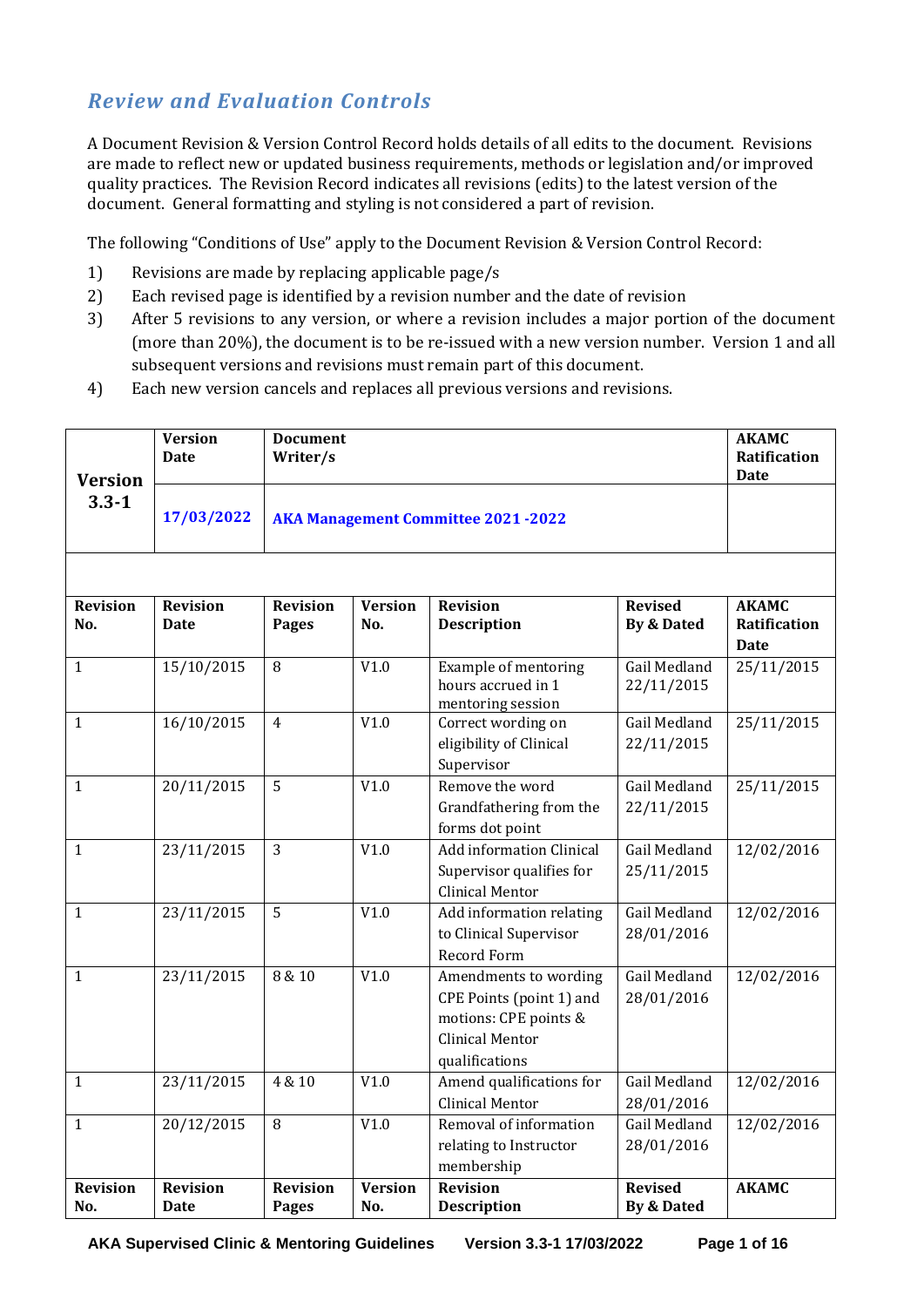|                 |                 |                 |                 |                                                     |                            | Ratification |
|-----------------|-----------------|-----------------|-----------------|-----------------------------------------------------|----------------------------|--------------|
|                 |                 |                 |                 |                                                     |                            | <b>Date</b>  |
| $\overline{2}$  | 23/11/2015      | $\overline{4}$  | V1.1            | Add wording to Clinical                             | Gail Medland               | 23/09/2016   |
|                 |                 |                 |                 | Supervisor to include<br>qualification for Clinical | 15/04/2016                 |              |
|                 |                 |                 |                 | Mentor                                              |                            |              |
| $\overline{2}$  | 01/05/2016      | $\overline{4}$  | V1.1            | Add "at the specified                               | Gail Medland               | 23/09/2016   |
|                 |                 |                 |                 | levels" to Clinical Mentor                          | 08/05/2016                 |              |
|                 |                 |                 |                 | qualifications                                      |                            |              |
| $\overline{2}$  | 23/11/2015      | 10              | V1.1            | Add Motions under                                   | Gail Medland               | 23/09/2016   |
|                 | 20/12/2015      |                 |                 | <b>General Motions:</b>                             | 22/08/2016                 |              |
|                 | 12/02/2016      |                 |                 | Motions - #3, 4, 5 & 6                              |                            |              |
|                 | 15/04/2016      |                 |                 |                                                     |                            |              |
| $\overline{2}$  | 12/02/2016      | 5 & 10          | V1.1            | Add to Rules & Motions                              | Gail Medland               | 23/09/2016   |
|                 |                 |                 |                 | re retrospective                                    | 22/08/2016                 |              |
| $\overline{2}$  | 20/05/2016      | 4 & 10          | V1.1            | supervised clinic hours<br>Change wording under     | Gail Medland               | 23/09/2016   |
|                 |                 |                 |                 | <b>Clinical Mentor from</b>                         | 22/08/2016                 |              |
|                 |                 |                 |                 | Certificate IV to Level                             |                            |              |
|                 |                 |                 |                 | $1/$ Level 4                                        |                            |              |
| 2               | 20/05/2016      | 5,8 & 10        | V1.1            | Change to Rules, dot                                | Gail Medland               | 23/09/2016   |
|                 |                 |                 |                 | point 6 - forms to be                               | 22/08/2016                 |              |
|                 |                 |                 |                 | submitted annually with                             |                            |              |
|                 |                 |                 |                 | renewal                                             |                            |              |
| 3               | 24/09/2016      | 11              | V <sub>2</sub>  | Add motion to "Motions                              | Gail Medland               | 23/07/2017   |
|                 |                 |                 |                 | for Qualifications" #5                              | 22/11/2016                 |              |
| 3               | 24/09/2016      | 12              | V <sub>2</sub>  | Add motion to "General<br>Motions" #8               | Gail Medland               | 23/07/2017   |
| 3               | 24/09/2016      | 6               | V <sub>2</sub>  | Add information from                                | 22/11/2016<br>Gail Medland | 23/07/2017   |
|                 |                 |                 |                 | General Motions #8 to                               | 22/11/2016                 |              |
|                 |                 |                 |                 | Rules                                               |                            |              |
| 3               | 16/06/2017      | $\overline{4}$  | V <sub>2</sub>  | Add words "or                                       | Gail Medland               | 23/07/2017   |
|                 |                 |                 |                 | equivalent"                                         | 16/06/2017                 |              |
| 3               | 18/06/2017      | 9               | V <sub>2</sub>  | <b>Removal of CPE Points</b>                        | Gail Medland               | 23/07/2017   |
|                 |                 |                 |                 |                                                     | 03/07/2017                 |              |
| 3               | 18/06/2017      | 11              | V <sub>2</sub>  | Add motion to "General                              | Gail Medland               | 23/07/2017   |
|                 |                 |                 |                 | Motions" CPE points to<br>be removed                | 03/07/2017                 |              |
| 3               | 18/06/2017      | $\overline{7}$  | V <sub>2</sub>  | Add confidentiality                                 | Gail Medland               | 23/07/2017   |
|                 |                 |                 |                 | paragraph & example                                 | 16/07/2017                 |              |
| $\overline{4}$  | 20/05/2018      | $\overline{4}$  | $\overline{V3}$ | Amend definitions of                                | Gail Medland               | 18/10/2018   |
|                 |                 |                 |                 | Purpose, Why Should I be                            | 20/05/2018                 |              |
|                 |                 |                 |                 | a Clinical Mentor & Why                             |                            |              |
|                 |                 |                 |                 | Would I use a Clinical                              |                            |              |
|                 |                 |                 |                 | Supervisor or a Clinical                            |                            |              |
|                 |                 |                 |                 | Mentor                                              |                            |              |
| $\overline{4}$  | 20/5/2018       | 5               | V <sub>3</sub>  | Clinical Mentor amended                             | Gail Medland               | 18/10/2018   |
|                 |                 |                 |                 | to include new levels to                            | 20/05/2018                 |              |
| $\overline{4}$  | 20/5/2018       | 6               | V <sub>3</sub>  | qualify<br>Remove reference to                      | Gail Medland               | 18/10/2018   |
|                 |                 |                 |                 | grandfathering                                      | 20/05/2018                 |              |
| <b>Revision</b> | <b>Revision</b> | <b>Revision</b> | <b>Version</b>  | <b>Revision</b>                                     | <b>Revised</b>             | <b>AKAMC</b> |
| No.             | <b>Date</b>     | <b>Pages</b>    | No.             | <b>Description</b>                                  | By & Dated                 |              |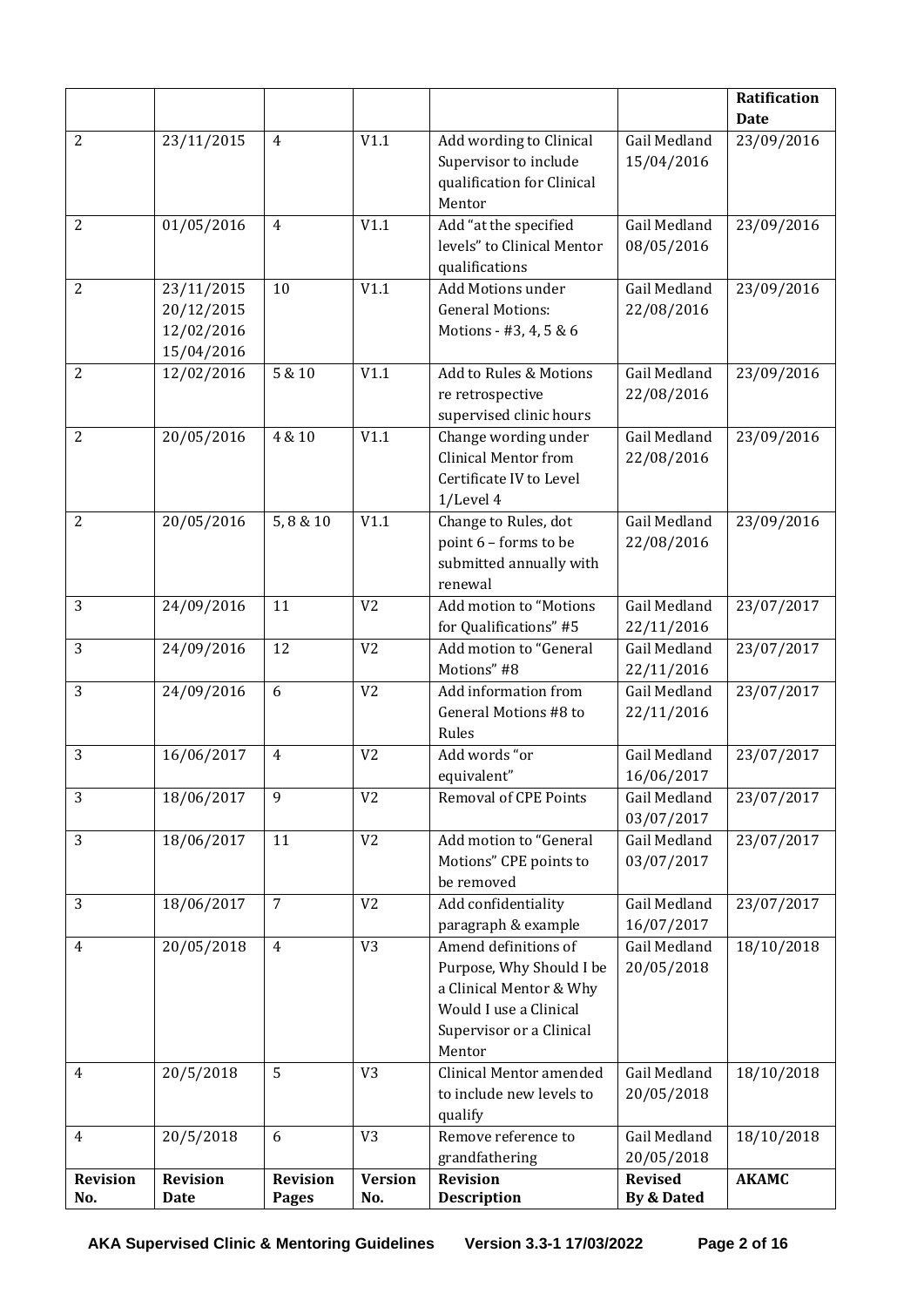|                |            |                |                |                            |              | Ratification |
|----------------|------------|----------------|----------------|----------------------------|--------------|--------------|
|                |            |                |                |                            |              | <b>Date</b>  |
| $\overline{4}$ | 18/10/2018 | 5              | V <sub>3</sub> | Clinical Supervisor,       | Gail Medland | 18/10/2018   |
|                |            |                |                | added instructor           | 18/10/2018   |              |
|                |            |                |                | information & extra        |              |              |
|                |            |                |                | paragraph in NOTE:         |              |              |
| $\overline{4}$ | 18/10/2018 | $\overline{4}$ | V <sub>3</sub> | <b>Add Definitions</b>     | Gail Medland | 18/10/2018   |
|                |            |                |                |                            | 18/10/2018   |              |
| 4              | 18/10/2018 | 6              | V <sub>3</sub> | Remove paragraph           | Gail Medland | 18/10/2018   |
|                |            |                |                | relating to case studies   | 18/10/2018   |              |
| 5              | 18/03/2019 | 8              | V3.1           | Rewording of Clinical      | Elizabeth    | 18/03/2019   |
|                |            |                |                | Mentor qualifications      | Guida        |              |
|                |            |                |                |                            | 18/03/2019   |              |
| 6              | 25/10/2019 | 8              | V3.2           | Revised Rules to include   | Susan        | 25/10/2019   |
|                |            |                |                | Supervision via live video | Koschel      |              |
|                |            |                |                | conference                 | 25/10/2019   |              |
| 6              | 25/10/2019 | 9              | V3.2           | <b>Revised Assessment</b>  | Susan        | 25/10/2019   |
|                |            |                |                | Conditions to include      | Koschel      |              |
|                |            |                |                | Supervision via live video | 25/10/2019   |              |
|                |            |                |                | conference                 |              |              |
| 8              | 11/02/2022 | 6              | V3.3           | Remove the words           | Gail Medland |              |
|                |            |                |                | relating to required       | 28/02/2022   |              |
|                |            |                |                | hours of supervision and   |              |              |
|                |            |                |                | mentoring                  |              |              |
| 8              | 11/02/2022 | 8              | V3.3           | Add minimum 45 F2F         | Gail Medland |              |
|                |            |                |                | training hours for Level 4 | 28/02/2022   |              |
| 8              | 11/02/2022 | 8 & 9          | V3.3           | Alter Supervised Clinic to | Gail Medland |              |
|                |            |                |                | allow for F2F or online    | 28/02/2022   |              |
|                |            |                |                | supervision                |              |              |
| 8              | 11/02/2022 | 9              | V3.3           | Remove student number      | Gail Medland |              |
|                |            |                |                | limits to online           | 28/02/2022   |              |
|                |            |                |                | supervision                |              |              |
| 8              | 17/03/2022 | 15             | $V3.3 - 1$     | Add motions 15 and 16      | Gail Medland |              |
|                |            |                |                |                            | 17/3/2022    |              |
| 8              | 17/03/2022 | 8              | $V3.3-1$       | Points 3 and 4. Add text:  | Gail Medland |              |
|                |            |                |                | "in order to be            | 17/3/2022    |              |
|                |            |                |                | registered as a            |              |              |
|                |            |                |                | practitioner"              |              |              |
| 8              | 17/03/2022 | 8              | $V3.3-1$       | Point 4: Add text          | Gail Medland |              |
|                |            |                |                | (minimum) after 30         | 17/3/2022    |              |
|                |            |                |                | hours. Add text: "The      |              |              |
|                |            |                |                | remaining 45 hours         |              |              |
|                |            |                |                | mentored clinic (75        |              |              |
|                |            |                |                | hours total) must be       |              |              |
|                |            |                |                | completed within two       |              |              |
|                |            |                |                | years of the practitioner  |              |              |
|                |            |                |                | application"               |              |              |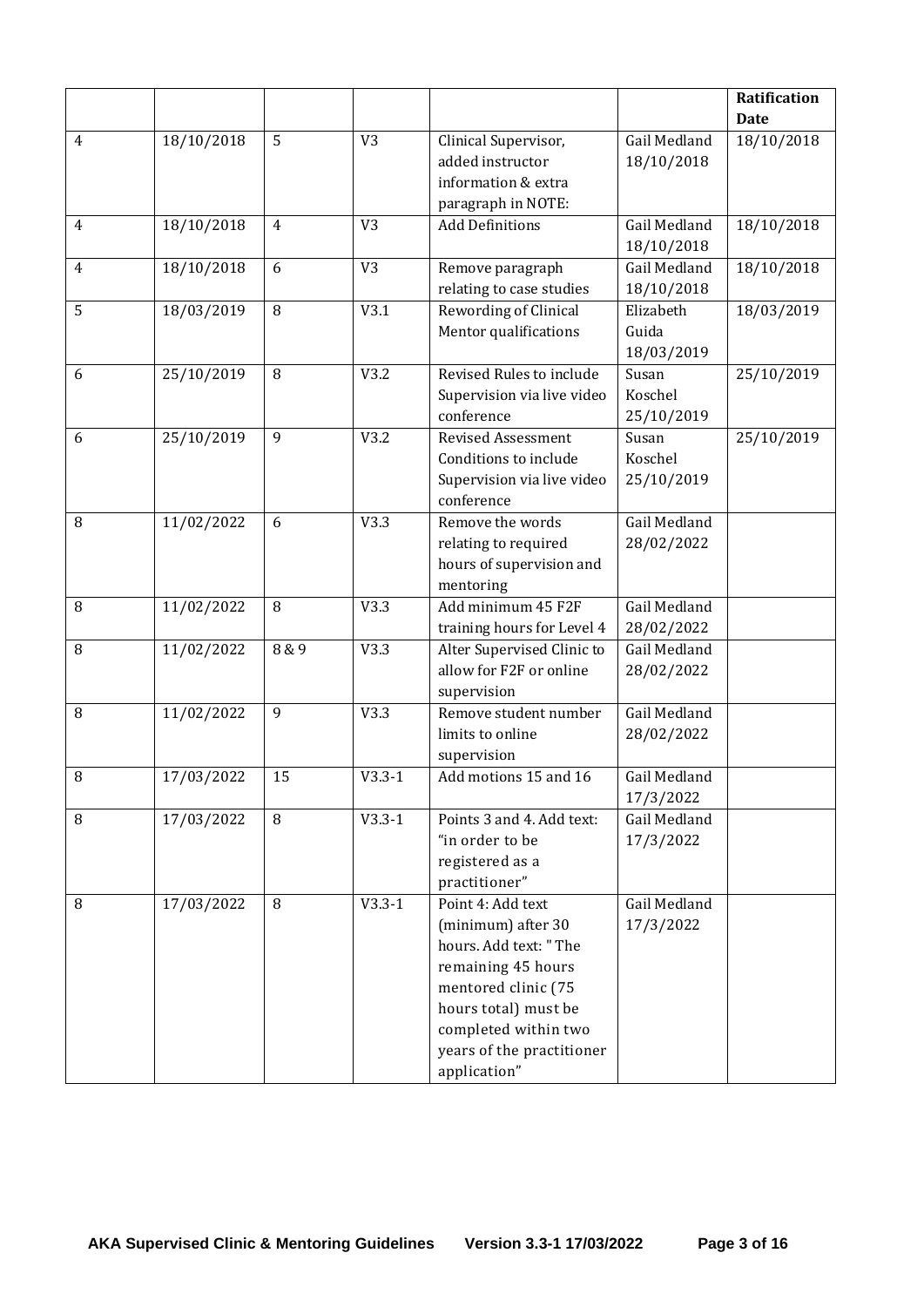## **Contents**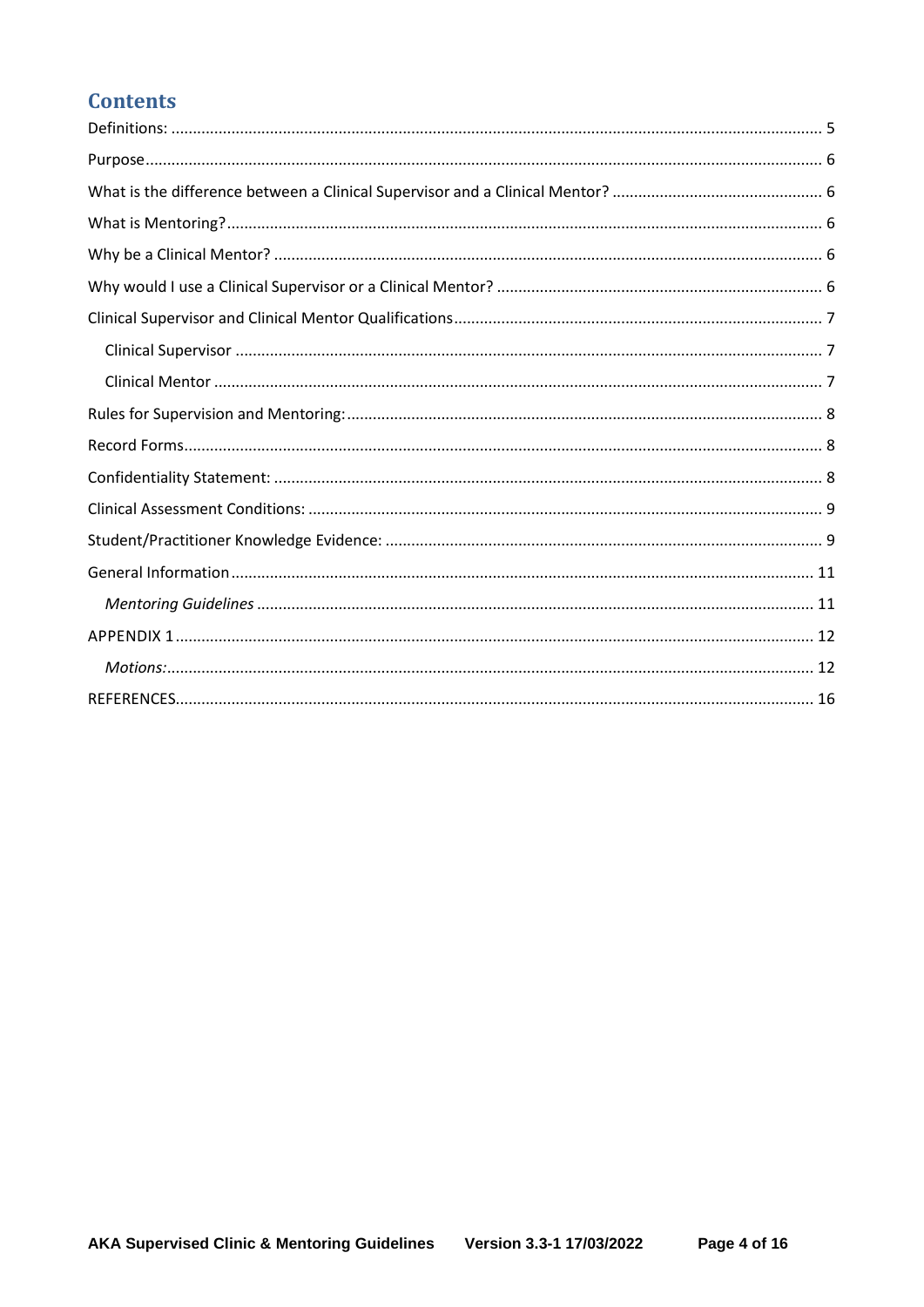## <span id="page-5-0"></span>**Definitions:**

**Instructor Member:** Instructor meets the specific modality requirements as a Modality Instructor.<sup>2</sup> The instructor qualifies as a mentor or clinical supervisor in the workshop or modality they are accredited to teach.

**Trainer:** Kinesiology Trainer for both professional and non-professionals in the industry. Must have current TAE qualification or higher and follow CPE requirements for Training industry (i.e. 20 hours per annum). <sup>2</sup>

**Clinical Supervisor:** Delivers training and assessment including face-to-face supervised clinic and/or mentoring. Must have a minimum of 2 years clinical experience and a current TAE qualification or higher and follow CPE requirements for Training industry (i.e. 20 hours per annum). <sup>2</sup>

**Clinical Mentor:** A Clinical Mentor provides Mentoring to student members and or other practitioners. A Mentor must hold a Practitioner level membership of at least the level of the Member being mentored. Refer to the AKA Mentoring Policy.<sup>2</sup>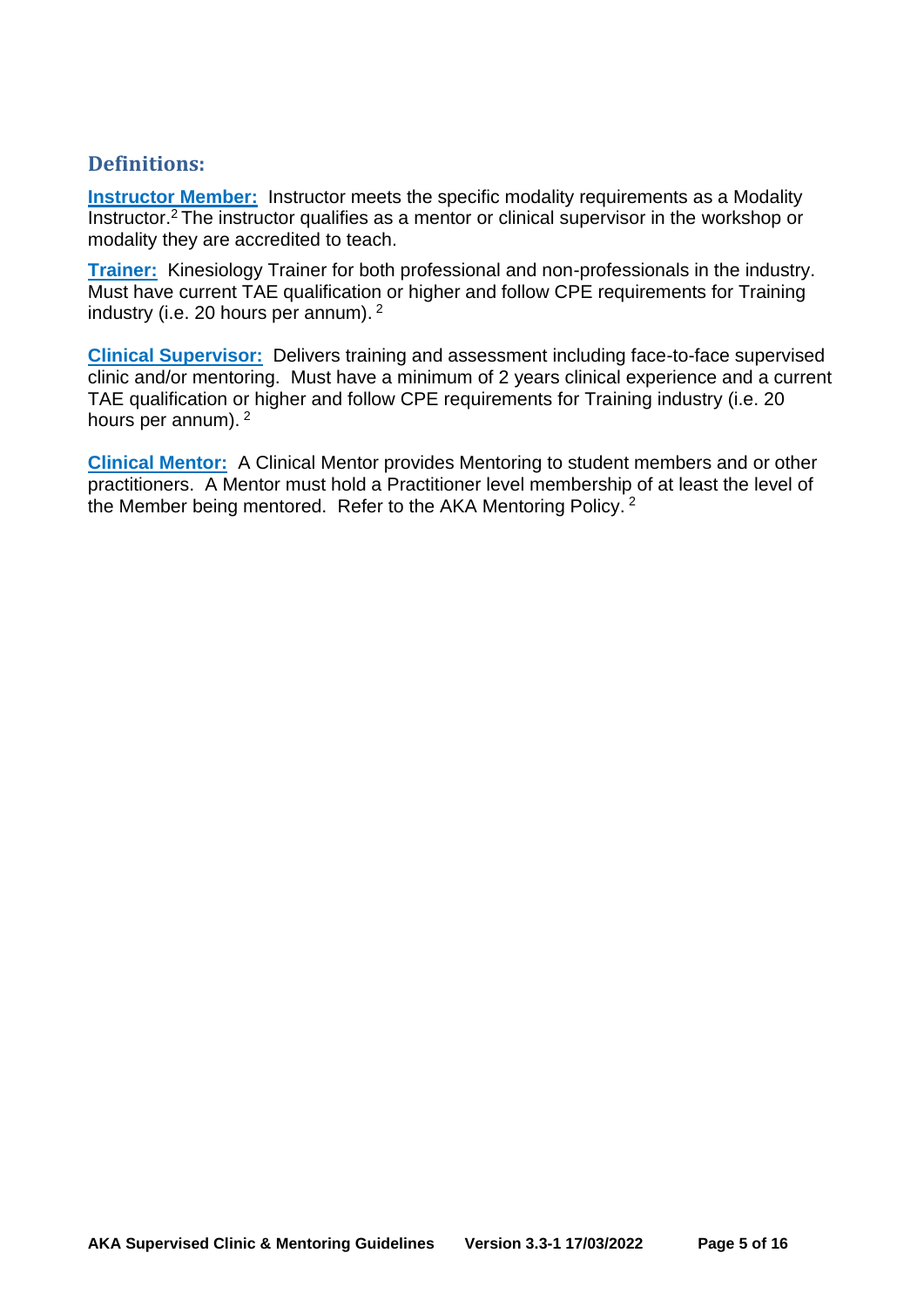## <span id="page-6-0"></span>**Purpose**

The purpose of this document is to provide guidelines for Clinical Supervisors, Clinical Mentors and Students/Practitioners who need to acquire up to 200 hours of supervised and mentored clinic to maintain their membership levels.

## <span id="page-6-1"></span>**What is the difference between a Clinical Supervisor and a Clinical Mentor?**

A Clinical Supervisor has a minimum qualification of Certificate IV in Training and Assessment and a full understanding of the modules of kinesiology that they are assessing. They are more likely to be your kinesiology RTO trainer, workshop modality instructor or individual author of a kinesiology module, or someone who meets the requirements of the Clinical Supervisor qualifications outlined in this document. A Clinical Supervisor can help you obtain the first 50 hours required for Supervised Mentored Clinic.

A Clinical Mentor has a minimum qualification of Certificate IV in Kinesiology or equivalent and is able to guide and assist those, needing to obtain the required hours for Supervised Mentored Clinic. A Clinical Mentor will go through your balances with you and help you assess how your balance went and support you through any questions, issues or processes that you may have.

#### **Please note: An approved Clinical Supervisor automatically qualifies to be a Clinical Mentor.**

## <span id="page-6-2"></span>**What is Mentoring?**

Mentoring is a process in which one person with experience, guides and supports another person who is learning and/or developing their skills towards certain career goals and outcomes.

## <span id="page-6-3"></span>**Why be a Clinical Mentor?**

<span id="page-6-4"></span>Being a Clinical Mentor can give you satisfaction in your career goals with the knowledge that you have assisted someone else in the kinesiology industry to upgrade their skills.

## **Why would I use a Clinical Supervisor or a Clinical Mentor?**

Your membership level may require that you complete 200 hours of Supervised Mentored clinic. Each year at renewal time, you may need to submit proof of supervision and/or mentoring in order to maintain your current membership level. In order to do this you will need to document the details of your supervision and/or mentoring and you will need to use the services of an AKA approved Clinical Supervisor and/or a Clinical mentor for this to be recognised.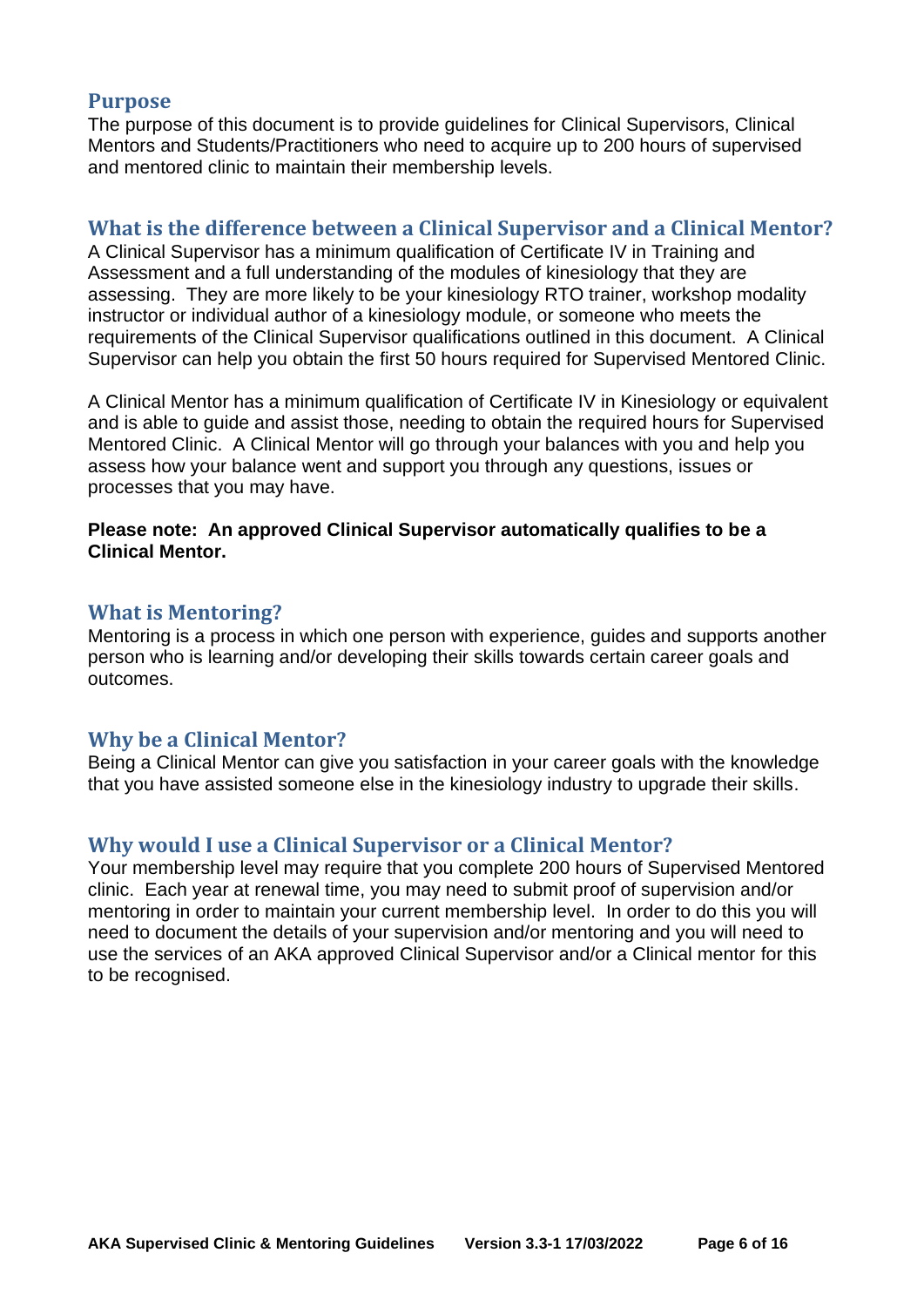## <span id="page-7-0"></span>**Clinical Supervisor and Clinical Mentor Qualifications**

## <span id="page-7-1"></span>**Clinical Supervisor**

To be eligible to apply to be a Clinical Supervisor with the AKA, please complete a registration form from the AKA website. You will also need to:

• be an approved trainer with a registered training organisation (RTO), teaching kinesiology in Australia;

**OR**

• be an AKA approved kinesiology workshop trainer, holding a certificate in Training and Assessment, teaching kinesiology in Australia;

**OR**

• be an AKA approved instructor delivering AKA accredited courses, with the qualification to assess that/those specific workshop course/s.

**OR**

- hold a minimum qualification of Certificate IV in Training and Assessment **and**
- have a minimum two (2) years current kinesiology clinic experience providing services to the general public

#### **AND**

- hold a current AKA membership of:
	- o Kinesiology Practitioner and/or;
		- o Kinesiology Instructor/Trainer,
- fulfil the CPE (continuing professional education) requirements of the AKA.

#### **Approval for Clinical Supervisor automatically qualifies you as a Clinical Mentor.**

**NOTE:** As a Clinical Supervisor you may only assess the kinesiology modalities that you are qualified and trained in.

Clinical supervisors who are supervising students/practitioners utilising multiple modalities/workshops that the supervisor is not a qualified instructor for, are required to obtain written authorisation from the modality/workshop provider to adequately assess the student's/practitioner's skills.

## <span id="page-7-2"></span>**Clinical Mentor**

To be eligible to apply to be a Clinical Mentor with the AKA, please complete a registration form from the AKA Website. You will also need to:

have a minimum of 2 years Kinesiology clinical services to the general public as a Level 2, Registered Specialised Kinesiology Practitioner, or Level 5, Kinesiology Professional Practitioner or Level 6, Kinesiology Specialist Practitioner

**OR**

- have a minimum of 5 years Kinesiology clinical services to the general public as a Level 4, Kinesiology Intermediate Practitioner **AND**
- hold a current AKA membership of:
	- o Kinesiology Practitioner at the specified levels and/or;
	- o Kinesiology Instructor/Trainer,
- fulfil the CPE (continuing professional education) requirements of the AKA.

#### *NOTE: An AKA approved Clinical Mentor cannot provide mentoring for students/practitioners above the mentor's own qualified level of training.*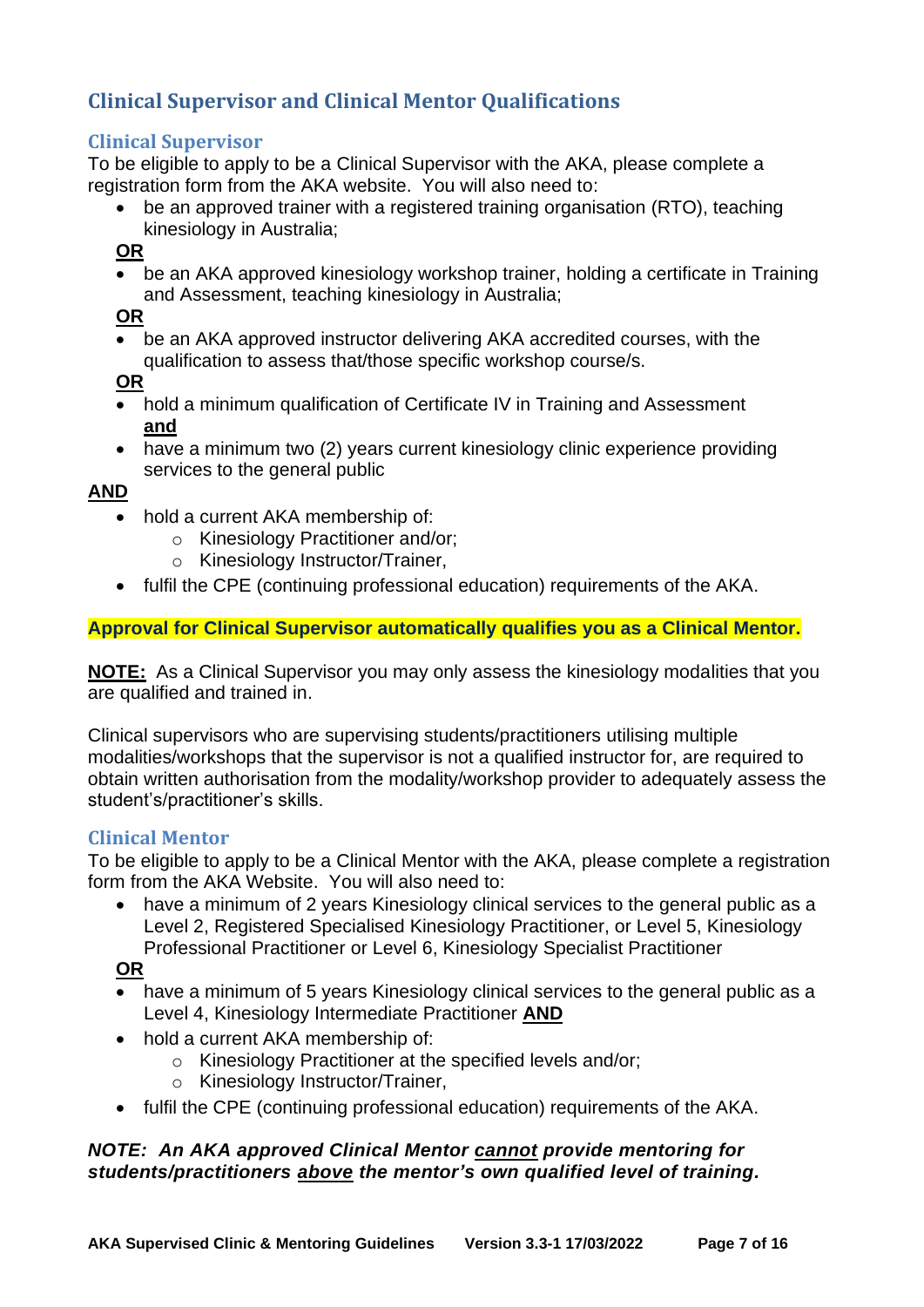## <span id="page-8-0"></span>**Rules for Supervision and Mentoring:**

- 1. All hours of supervised clinic must consist of **client consultation** work and cannot be student to student practice, under any circumstances.
- 2. A minimum of 45 face-to-face hours of training are required for Level 4. 30 hours minimum Category A, with remaining hours consisting of Category A or Category B.
- 3. For Level 4 Supervised Student Clinic: **20 hours** must be completed in the presence of a **Clinical Supervisor**, either face-to-face or online, in order to be registered as a practitioner.
- 4. Level 4 Mentored Clinic: **30 hours** (minimum) of client consultation must be completed with a **Clinical Mentor**, in order to be registered as a practitioner. The remaining 45 hours mentored clinic (75 hours total) must be completed within two years of the practitioner application.
- 5. For Level 5 Supervised Student Clinic: **50 hours** in total must be completed in the presence of a clinical supervisor, following the **Clinical Assessment Conditions** set out below. Supervised student clinic may be carried out either face-to-face or online.
- 6. Level 5 Mentored Clinic: **150 hours** in total of client consultation must be completed with a **Clinical Mentor.**
- 7. The student/practitioner is required to conduct kinesiology sessions for a minimum of 40 clients, 10 of whom must be seen for a minimum of three (3) sessions. These clients must include both males and females of varying ages with various presentations. It is the responsibility of the student/practitioner to keep these records for auditing purposes.
- 8. Kinesiology procedures are to be used according to the modality/ies.
- 9. An AKA approved Clinical Mentor cannot provide mentoring for students/practitioners above the mentor's own qualified level of training.
- 10.Forms are to be completed as proof of supervision and mentoring. See list below.

## <span id="page-8-1"></span>**Record Forms**

**Forms completed by the Supervisor/Mentor are to be submitted to the AKA office annually with membership renewal**. These forms can be downloaded from the AKA website:

- o AKA Student/Practitioner Supervised Clinic Form this form is to be printed and **completed by the Student/Practitioner** to record (up to) the 50 hours of Supervised Clinic and must be signed by the supervisor/s.
- $\circ$  AKA Student/Practitioner Mentored Clinic Form this form is to be printed and **completed by the Student/Practitioner** to record (up to) the 150 hours of Mentored Clinic and must be signed by the mentor/s.
- o AKA Clinical Mentor Record Form this form is to be printed and **completed by the Mentor** as proof of the mentoring session with the student/practitioner and to claim CPE points.
- o AKA Clinical Supervisor Record Form this form is to be used by the Supervisor, if they don't already have one that they are using.

## <span id="page-8-2"></span>**Confidentiality Statement:**

Implied confidentiality pertains to any personal or private information, as deemed by Privacy Law, of any individual. Implied Confidentiality does not need to be minuted or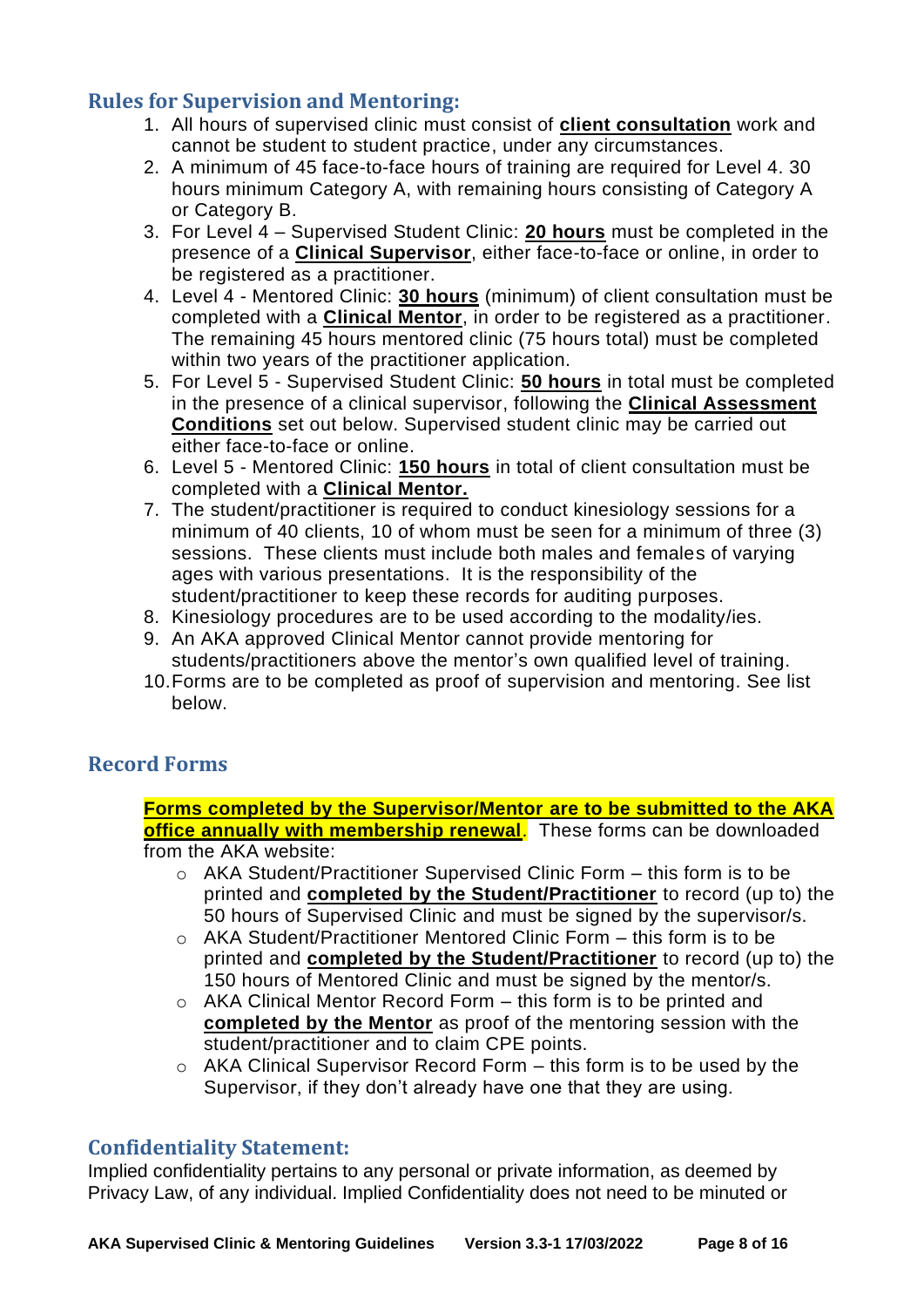deemed it is known by means of common law and privacy law to be identifying information pertaining to a person or personal entity, organisation or company.

The AKA requests that when completing forms relating to mentoring or supervised clinic, that all attempts are made to **keep client names confidential** and a reference system is used instead. For example, client's name is Mary Smith from Cleveland, seen on 15/3/16 reference system for Mary could be one of the following or you may have your own system that works for you:

- 1. MS Cleveland
- 2. Cleveland 1503
- 3. Client #1

For auditing purposes, the practitioner is required to be able to identify the paperwork relating to their client.

## <span id="page-9-0"></span>**Clinical Assessment Conditions:**

Supervised Student Clinic must be completed in the presence of a Clinical Supervisor either face-to-face or online.

Students/practitioners need to demonstrate skills in a workplace or in a clinical environment, reflecting workplace conditions, where the following conditions must be met:

- Use of suitable facilities, equipment and resources, including, but not limited to:
	- o Client information;
	- o Private consultation area;
	- o Massage table, table and chairs or similar;
	- o Kinesiology reference manual/s, materials, tools etc.;
	- o Hand sanitiser and/or hot running water for washing hands;
- Provision of services to the general public demonstrating modelling of industry operating conditions.

## <span id="page-9-1"></span>**Student/Practitioner Knowledge Evidence:**

Student/practitioner skills must be evident in a workplace or in a clinical environment, demonstrating essential knowledge required to effectively complete and manage tasks and contingencies, where the following conditions must be met:

- Legal and ethical considerations for client monitoring:
	- o Use of suitable facilities, equipment and resources, including, but not limited to:
		- Client information see below:
		- Private consultation area :
		- Massage table, table and chairs or similar;
		- Kinesiology reference manual/s, materials, tools etc.;
		- Hand sanitiser and/or hot running water for washing hands;
	- o Client information is to be obtained including:
		- Client history;
			- Medical and surgical;
			- Family, personal, cultural, lifestyle;
			- Nutrition, diet;
			- Goals;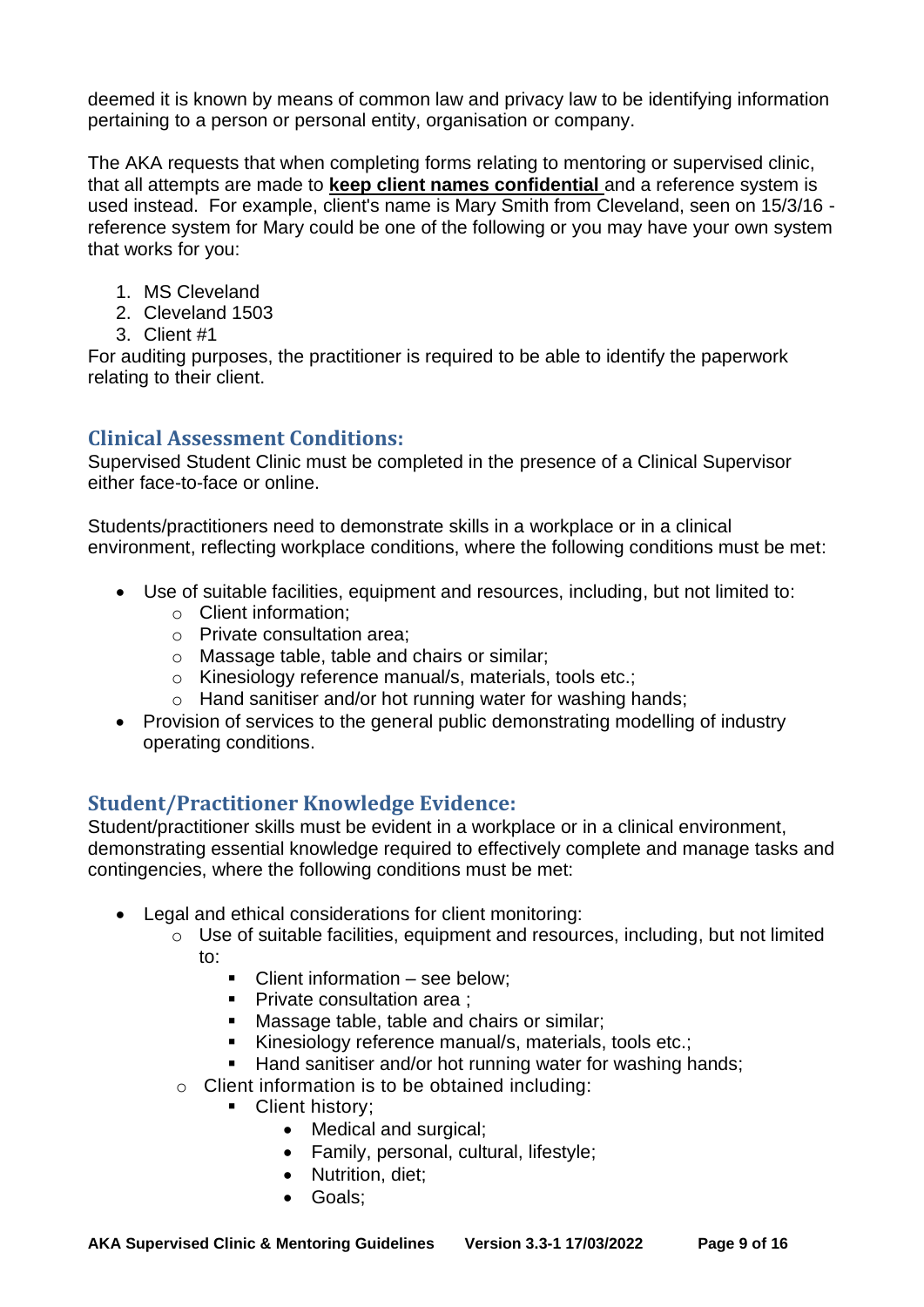- Expectations;
- Presenting issues, chief complaints and symptoms:
	- Location on the body;
	- Quality, quantity and severity;
	- Timing, frequency, duration;
	- Onset;
	- Setting in which they occur;
	- Aggravating or relieving factors;
	- Stress factors:
- o Provision of services to the general public demonstrating modelling of industry operating conditions, that include:
	- Codes of conduct;
	- Duty of care;
	- **•** Informed consent from the client:
	- Mandatory reporting;
	- Practitioner/client boundaries:
	- **Privacy, confidentiality and disclosure:**
	- Records management;
	- Work role boundaries;
		- Working within scope of practice;
		- Presenting symptoms that require referral to a medical practitioner;
	- Work health and safety;
- Expectations of treatments for different conditions and client groups and factors that impact on those expectations:
	- o Client history;
	- o Contraindications;
	- o Compliance;
	- o Interactions with other treatments;
	- o Yellow and red flags;
	- o Client general health;
	- o Presenting conditions;
	- o Impact of reinforcement for the client;
- Baseline for comparison measurements according to modality procedure:
	- o Pain;
	- o Energy levels;
	- o Flexibility;
	- o Stress;
	- o Postural Stress;
- Sources of research and evidence that support kinesiology practice;
- Principles underpinning continuation or variation of treatment;
- Impact indicators including:
	- o Changes in awareness, knowledge and skills;
	- o Changes in intended behaviour;
	- o Changes in individual capacity, including but not limited to:
		- Confidence:
		- Self-esteem:
		- Social skills:
		- **•** Problem solving skills:
		- **E** Increased help seeking behaviour;
		- Coping skills;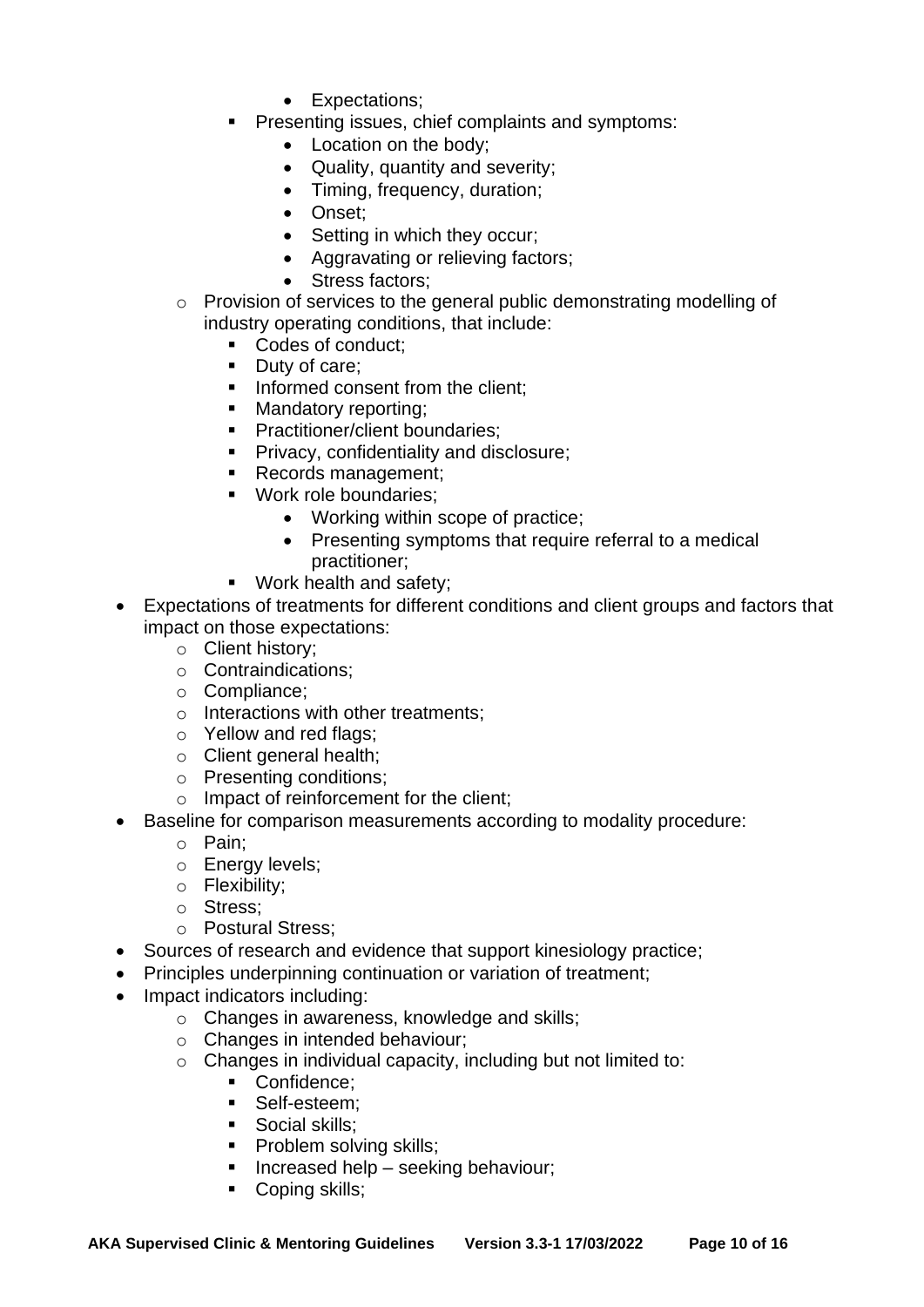- Self-management:
- o Changes in relationships;
- Client satisfaction indicators:
	- o Whether the client feels heard, understood, educated about the issue;
	- o Achievement of goal/contextual issue;
- Outcome indicators of improved:
	- o Mental wellbeing;
	- o Physical wellbeing;
	- o Emotional wellbeing;
	- o Energetic wellbeing;

## <span id="page-11-0"></span>**General Information**

- A listing of approved AKA Clinical Supervisors and Clinical Mentors will be kept at Head Office and listed on the AKA website for members to access.
- To become an approved AKA Clinical Supervisor and/or Clinical Mentor, an application form is to be completed and a registration fee paid. In the event that the application is not accepted, the registration fee will be refunded in full.
- Clinical Supervisors and Clinical Mentors must submit their forms: AKA Clinical Supervisor Record Form and AKA Clinical Mentor Record Form, each year when renewals are submitted.

## <span id="page-11-1"></span>**Mentoring Guidelines**

Mentored Clinic for Clinical Mentors to Students/Practitioners must include, but is not limited to:

- o Face to Face supervision in clinic with practitioner and client or;
- o Skype supervision in clinic with practitioner and client or;
- o Separate session with the Mentor and Student/Practitioner having an in-depth discussion of the balance.
- o All of the above types of mentoring must discuss, but are not limited to:
	- o Evaluation and review of the balance;
	- o What went well?;
	- o What could be improved? and
	- o What difficulties were faced?

An example of what a mentoring session covers is below:

Mary sees 5 clients in her clinic. Each session is 1 hour and 30 minutes:

| John Smith        | 1 hour 30 minutes |
|-------------------|-------------------|
| Kerry Jackson     | 1 hour 30 minutes |
| <b>Paul Black</b> | 1 hour 30 minutes |
| Lisa White        | 1 hour 30 minutes |
| Jenny Clark       | 1 hour 30 minutes |
|                   |                   |

## **TOTAL CLINIC TIME 7 HOURS 30 MINUTES**

Mary discusses these 5 sessions with her mentor over the course of 1 hour, evaluating and reviewing each client, discussing what went well, what could be improved and what difficulties were faced in each session.

## **Mary is credited with 7 hours and 30 minutes of mentoring hours.**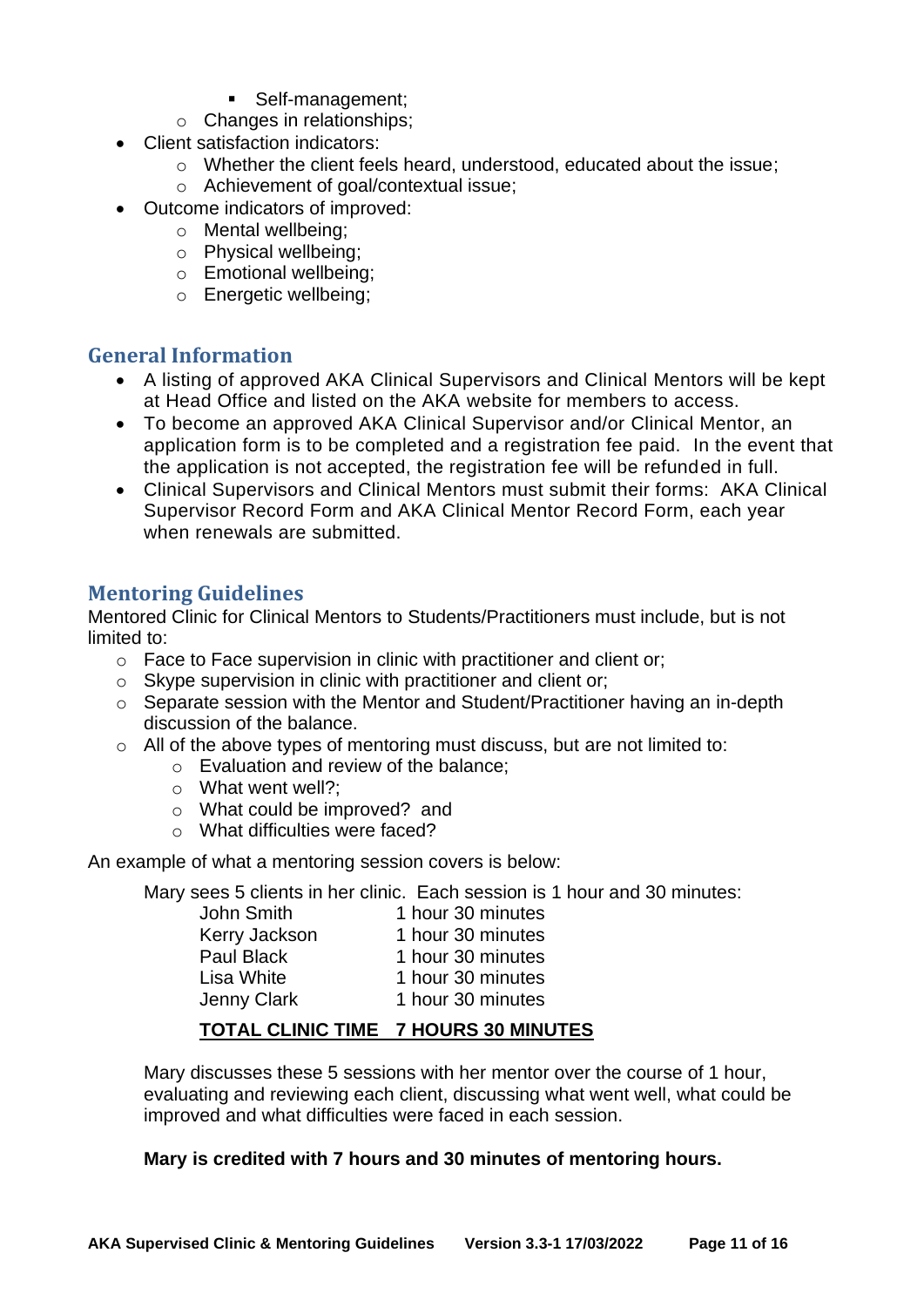## <span id="page-12-0"></span>**APPENDIX 1**

<span id="page-12-1"></span>**Motions:**

#### **Grandfathering Policy Motions:**

#### **MOTION 1: JUNE, 2015: Grandfathering Pro-rata for Mentored Supervised Clinic**

**Motion:** That we accept the hourly points system for pro-rata grandfathering hours for mentored supervised clinic hours, where one month equals 1.67 hours based on 20 hours for one year.

**Moved:** Gail Medland **Seconded:** Ewa Kapusniak **CARRIED Unanimously**

#### **MOTION 2: AUGUST, 2015: Clinical Supervisor Membership**

**MOTION:** That we accept Clinical Supervisor as a new category of membership, for all trainers who have a current TAE qualification of Certificate IV or higher and have been in clinic for a minimum of 2 years and can assist students with attaining their face-to-face clinical hours and/or mentoring hours.

**Moved:** Gail Medland **Seconded:** Ewa Kapusniak **CARRIED Unanimously**

#### **MOTION 3: AUGUST, 2015: Clinical Mentor Membership**

**MOTION:** That we accept Clinical Mentor as a new category of membership. A Clinical Mentor is someone who is able to assist practicing students with their additional mentoring hours, as set by the AKA Mentoring Guidelines.<br>**Moved:** Gail Medland **Seconded:** Christi

**Seconded: Christine Love <b>CARRIED Unanimously** 

#### **Motions for Fees and Charges:**

#### **MOTION 1: SEPTEMBER 2015: Suggested Mentoring Fees**

**Motion:** That we set suggested mentoring fees for approved AKA Mentors for mentored supervised clinic hours at \$50 per hour for an individual student and \$25 per hour for two or more students in a Student Clinic setting.

**Moved:** Gail Medland **Seconded:** Christine Love **CARRIED Unanimously**

#### **MOTION 2: AUGUST, 2015: Amended: APRIL, 2016: Application Fee for Clinical Supervisor, Clinical Mentor & Trainer Memberships**

**MOTION:** That we charge Clinical Supervisor, Clinical Mentor & Trainer Memberships an application fee of \$55.00. This fee would be an annual ongoing renewal fee.

**Moved:** Gail Medland **Seconded:** Ewa Kapusniak **CARRIED Unanimously Amendment Moved:** Gail Medland **Seconded:** Ewa Kapusniak **CARRIED**

#### **Motions for Qualifications:**

#### **MOTION 1: JULY, 2015: Qualifications required to become a Clinical Mentor**

**Motion:** That AKA accredited modality authors are eligible to apply to be approved AKA mentors restricted to their modality.

**Moved:** Lee-Anne MacLeod **Seconded:** Ewa Kapusniak **CARRIED Unanimously**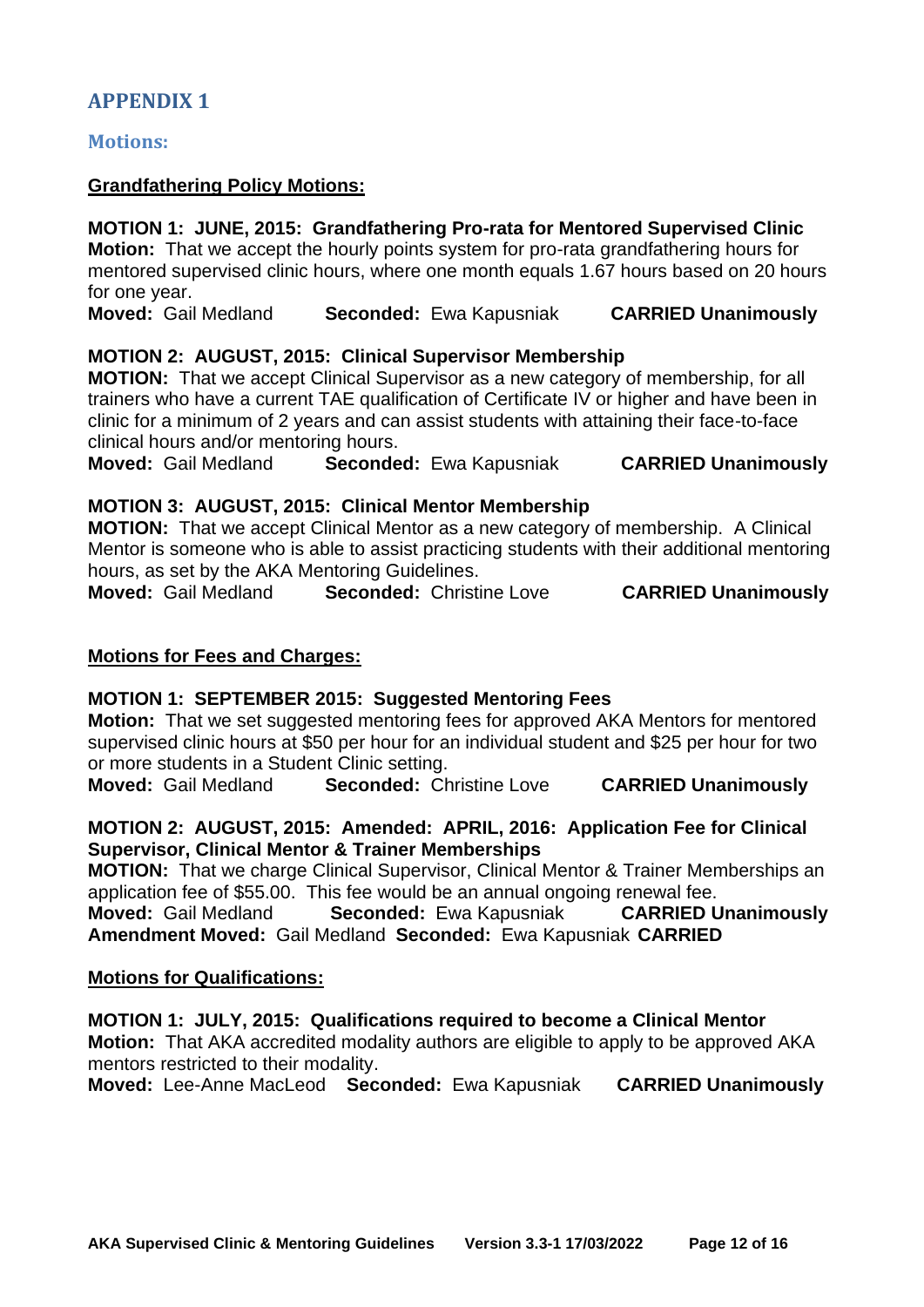#### **MOTION 2: SEPTEMBER, 2015: Amended: NOVEMBER, 2015: Clinical Mentor Qualifications**

**MOTION:** That we accept AKA Level 2 Registered Specialised Kinesiology Practitioners with two (2) years minimum kinesiology clinical experience, providing services to the general public as a mentoring qualification.

**Moved:** Christine Love **Seconded:** Ewa Kapusniak **CARRIED 1 Against Amendment Moved:** Gail Medland **Seconded:** Ewa Kapusniak **CARRIED**

**MOTION 3: NOVEMBER, 2015: Additional Clinical Mentor Qualifications**

**MOTION:** A registered AKA Practitioner with a Certificate IV in Kinesiology and a minimum of 5 years clinic experience working on the general public can apply to be a Clinical Mentor.

**Moved:** Gail Medland **Seconded:** Lee-Anne MacLeod **CARRIED**

#### **MOTION 4: MAY, 2016: Change Clinical Mentor Qualifications**

**MOTION:** To change the wording on page 4 of the Supervised Clinic & Mentoring Guidelines to *Hold a Level 1/Level 4 membership level of kinesiology and have a minimum of 5 years clinic experience working on the general public.* **Moved:** Gail Medland **Seconded:** Christine Love **CARRIED**

#### **MOTION 5: SEPTEMBER, 2016: Amend Modality Restrictions to Mentoring**

**MOTION:** To amend the current rule in the SC&MG to allow MENTORING ONLY to not be restricted to any specific modalities. Therefore you may be mentored by any registered AKA Clinical Mentor.

**Moved:** Christine Love **Seconded:** Gloria Carlson **CARRIED**

**MOTION 6: OCTOBER, 2018: Add Instructor requirements to Clinical Supervisor MOTION:** To add Instructor requirements under the heading of Clinical Supervisor to the Supervised Clinic and Mentoring Guidelines as follows: "be an AKA approved instructor delivering AKA accredited courses, with the qualification to assess that/those specific workshop course/s."

**Moved:** Gail Medland **Seconded:** Lee-Anne MacLeod **CARRIED**

#### **General Motions:**

**MOTION 1: JUNE, 2015: Amended: NOVEMBER, 2015: CPE Points for Mentors Motion:** That approved AKA Mentors be eligible for CPE points for mentoring hours at one (1) CPE point per hour of mentoring. Capped at 10 points per annum. Proof of mentoring is to be provided by way of AKA signed Mentoring Form from both the mentor and student/s as a record of attendance.

**Moved:** Gail Medland **Seconded:** Ewa Kapusniak **CARRIED Unanimously Amendment Moved:** Christine Love **Seconded:** Lee-Anne MacLeod **CARRIED**

**REMOVED: JUNE, 2015: CPE Points for Mentors**

**MOTION:** That we remove Continuous Professional Education points for mentors from the CPE points listing after the 2017 renewals have been completed. **MOVED:** Gail Medland **SECONDED:** Susan Koschel-Gatenby **CARRIED**

#### **MOTION 2: SEPTEMBER, 2015: Definition of Supervised Mentored Clinic for Clinical Mentors to Students/Practitioners**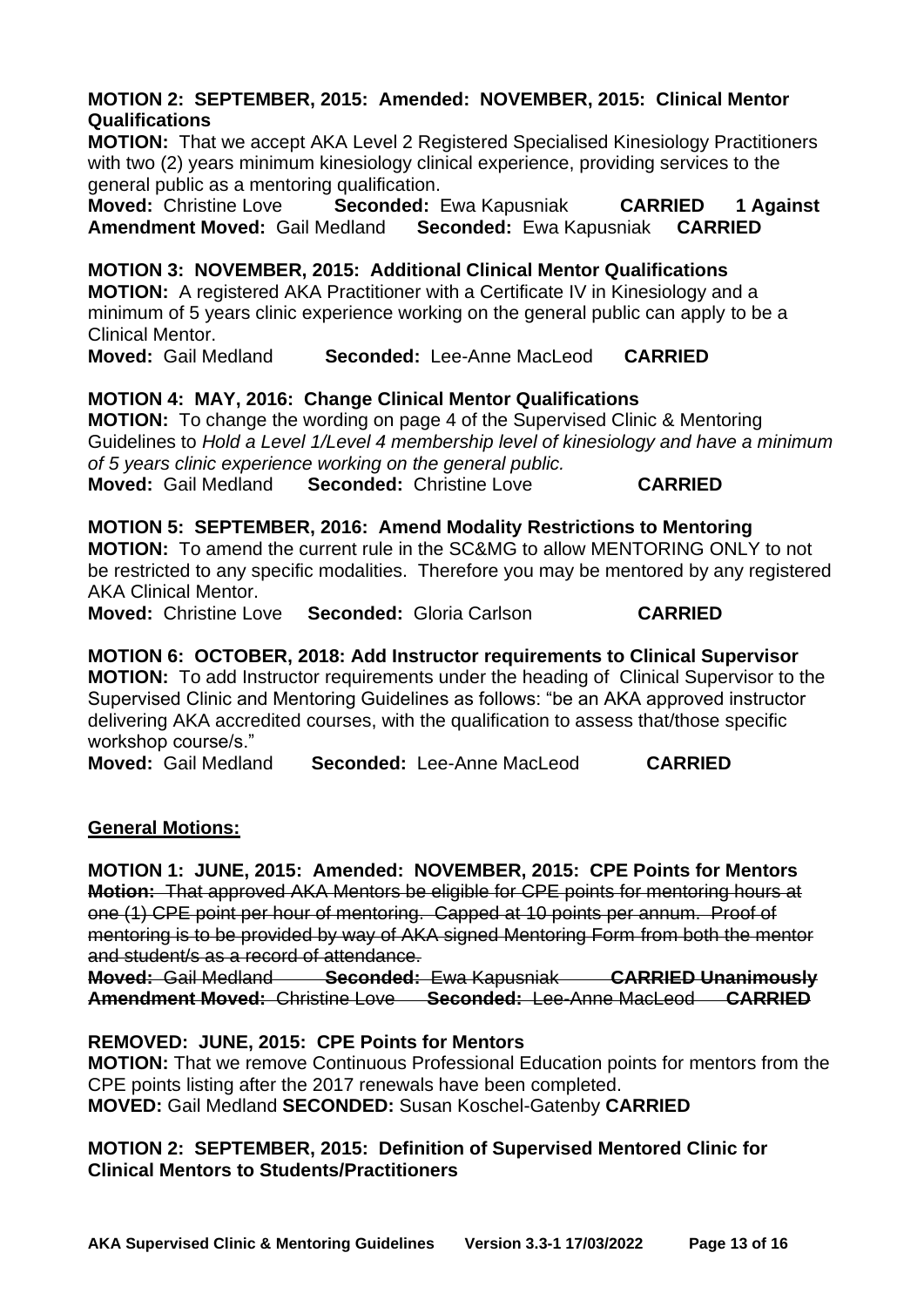**MOTION:** That we accept that Supervised Mentored Clinic for Clinical Mentors to Students/Practitioners means:

- o Face to Face supervision in clinic with practitioner and client;
- o Skype supervision in clinic with practitioner and client;
- o Separate session with the Mentor and Student/Practitioner having an in depth discussion of the balance discussing:
	- o Evaluation and review of the balance;
	- $\circ$  What went well?
	- o What could be improved? and
	- o What difficulties were faced?

**Moved:** Ewa Kapusniak **Seconded:** Christine Love **CARRIED Unanimously**

#### **MOTION 3: DECEMBER, 2015: Removal of paragraph on page 8, dot point 3 – Instructor membership**

**MOTION:** To remove the paragraph on page 8 of the Supervised Clinic & Mentoring Guidelines under the heading General Information, dot point #3 relating to: already holding a Kinesiology Instructor membership with the AKA.

**Moved:** Gail Medland **Seconded:** Lee-Anne MacLeod **CARRIED**

#### **MOTION 4: DECEMBER, 2015: Instructor/Trainer form**

**MOTION:** To accept the Instructor/Trainer Transition form created by Elizabeth Guida, Office Manager.

**Moved:** Gail Medland **Seconded:** Ewa Kapusniak **CARRIED**

#### **MOTION 5: FEBRUARY, 2016: Retrospective Supervised Clinic**

**MOTION:** That the AKA recognises Supervised Clinic hours for the purposes of grandfathering dating back to 2007.

**Moved:** Gail Medland **Seconded:** Christine Love **CARRIED**

## **MOTION 6: APRIL, 2016: Renewal fee for Clinical Supervisor/Clinical Mentor**

**MOTION:** That we charge an annual ongoing renewal fee for an AKA Clinical Supervisor and AKA Clinical Mentor of \$55.00 per year.

**Moved:** Gail Medland **Seconded:** Ewa Kapusniak **CARRIED**

#### **MOTION 7: MAY, 2016: Supervised Clinic & Mentoring forms**

**MOTION:** All Mentoring & Supervised Clinic Record Forms completed by the Supervisor/Mentor are to be submitted annually with membership renewal. **Moved:** Elizabeth Guida **Seconded:** Ewa Kapusniak **CARRIED**

#### **MOTION 8: SEPTEMBER, 2016: Case Studies for Mentoring Hours**

**MOTION:** To accept previous case studies used for assessment purposes for mentoring hours, providing proof of the case study and the proficiency assessment certificate signed by the instructor/trainer attached to the mentoring form. **Moved:** Gloria Carlson **Seconded:** Lee-Anne MacLeod **CARRIED**

#### **MOTION 9: OCTOBER, 2018: Add to NOTES under Clinical Supervisor**

**MOTION:** To add to NOTES under Clinical Supervisor: "Clinical supervisors who are supervising students/practitioners utilising multiple modalities/workshops that the supervisor is not a qualified instructor for, are required to obtain written authorisation from the modality/workshop provider to adequately assess the student's/practitioner's skills." **Moved:** Lee-Anne MacLeod **Seconded:** Jenne Burns **CARRIED**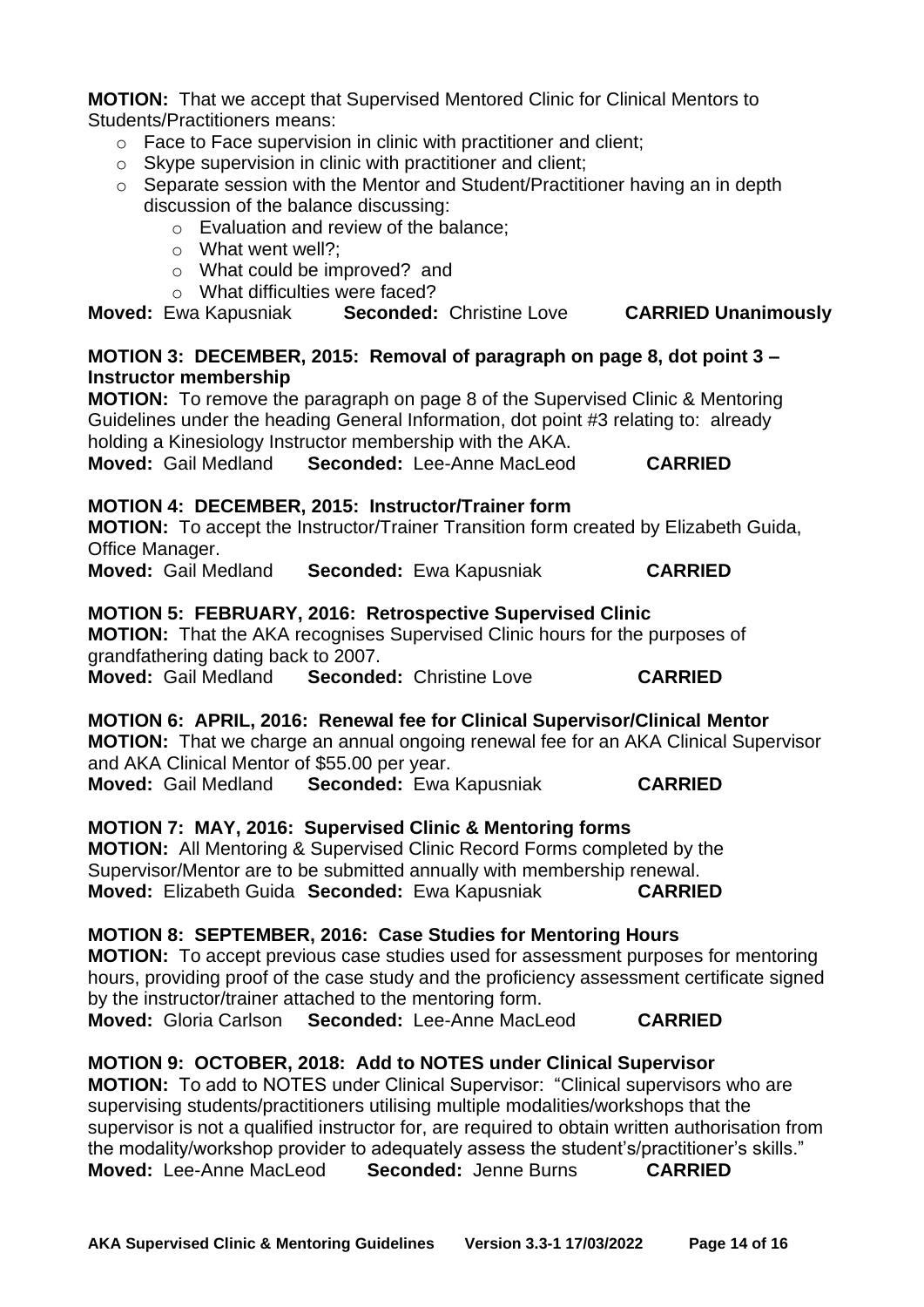#### **MOTION 10: OCTOBER, 2018: Remove wording for Case Studies for Mentoring Hours**

**MOTION:** To remove the wording regarding case studies used for assessment purposes, on page 6 of version 2.1 as this was relevant to grandfathering and is no longer relevant. "Previous case studies used for assessment purposes can be used toward mentoring hours. You will need to provide proof of the case study and the proficiency assessment certificate signed by the instructor/trainer attached to the mentoring form." **Moved:** Peter Morningstar **Seconded:** Gail Medland **CARRIED**

**MOTION 11: OCTOBER, 2018: Add definitions from the AKA Grandfathering Policy MOTION:** To add the definitions of Instructor Member, Trainer, Clinical Supervisor and Clinical Mentor from the Grandfathering Policy, to the Supervised Clinic and Mentoring Guidelines.

**Moved:** Gail Medland **Seconded:** Lee-Anne MacLeod **CARRIED**

## **Motion 12: March, 2019: Modify the Clinical Mentor requirements**

**Motion:** To modify the clinical mentor requirements to

I have a minimum of 5 years Kinesiology clinical services to the general public as a Level 4, Kinesiology Intermediate Practitioner and I have fulfilled the CPE requirements of the AKA **OR** I have a minimum of 2 years Kinesiology clinical services as a Level 2,5, or 6 and I have fulfilled the CPE requirements of the AKA

**Moved:** Susan Koschel **Seconded** Peter Morningstar **CARRIED**

## **MOTION 13: October 2019: Modify version 3.1 guidelines:**

## **Motion: Modify version 3.1 guidelines to include:**

Clinical Assessment Conditions:

The first 30 hours of Supervised Student Clinic must be completed in the physical presence of a Clinical Supervisor. The remaining 20 hours may be completed by live video conference with a maximum of 3 students/practitioners being supervised at any one time. **Moved**: Susan Koschel **Seconded** Jenne Burns **CARRIED**

## **MOTION 14: November, 2021: Alter Level 4 Face-to-Face hours**

**Motion:** A minimum of 45 F2F hours of training are required for level 4. 30 hours minimum Cat A and remaining hours can be Cat A or B.

**Moved:** Gail Medland **Seconded:** Susan Koschel **CARRIED**

## **MOTION 15: November, 2021: Online hours are recognised 100%**

**Motion:** That all delivery of online hours are recognised and accepted as 100% not 66% as previously.

**Moved:** Jacque Mooney **Seconded:** Megan McIntyre **CARRIED**

**MOTION 16: Accept pre-recorded and live online training equally**

**Motion:** That we accept pre-recorded and Live online training equally. **Moved:** Alice Bullivant **Seconded:** Jacque Mooney **CARRIED**

**MOTION 17: Supervised clinic may be face-to-face (F2F) or online Motion:** That supervised clinic may be completed F2F or online. **Moved:** Jacque Mooney **Seconded:** Alice Bullivant **CARRIED**

**MOTION 18: November, 2021: Online student number limits be removed Motion:** That student number limits for online supervision be removed. **Moved:** Megan McIntyre **Seconded:** Jacque Mooney **CARRIED**